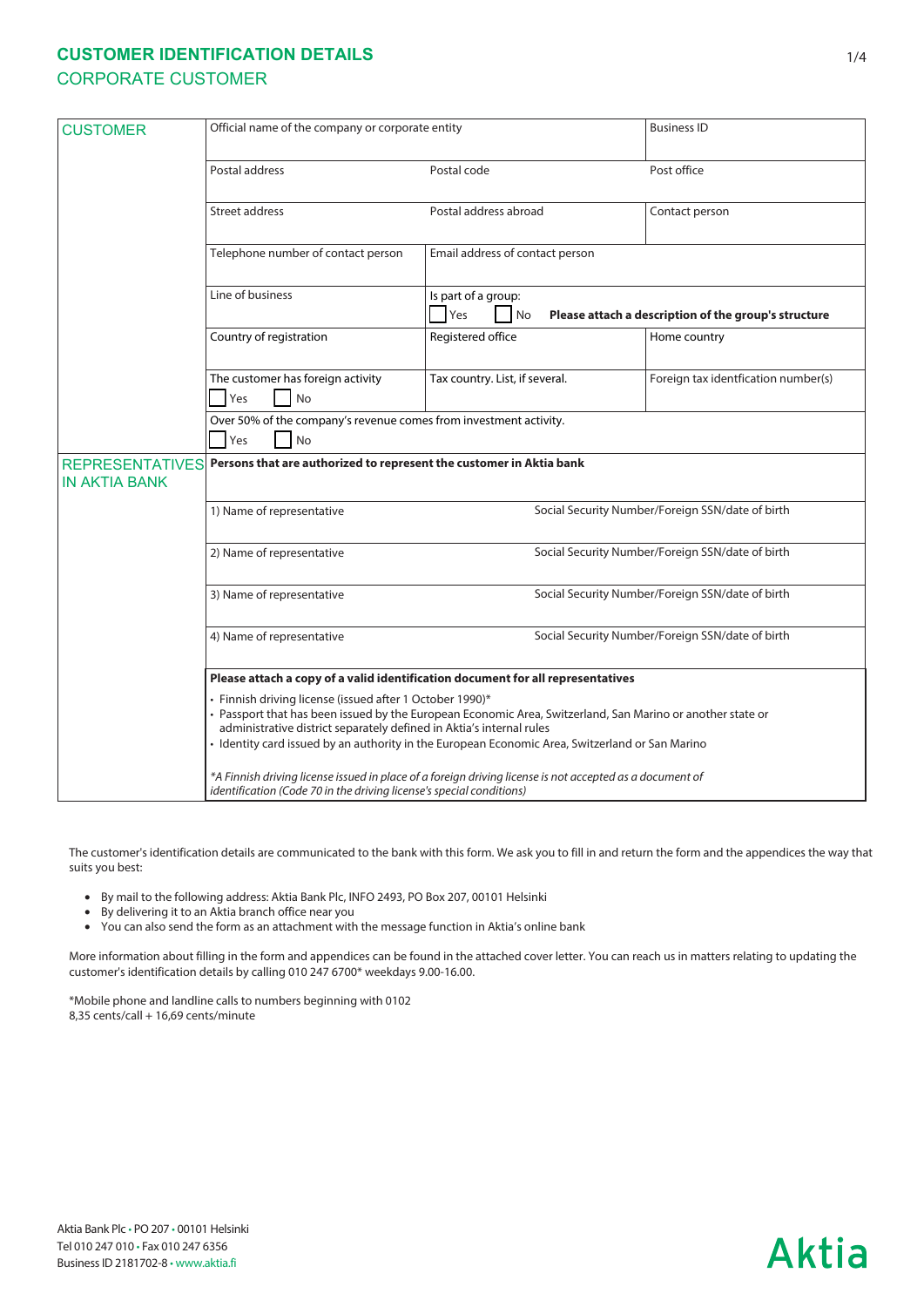| <b>DESCRIPTION OF</b>              | Revenue                                                                                                                                                                                                                                                                                          | Balance             |  |  |  |
|------------------------------------|--------------------------------------------------------------------------------------------------------------------------------------------------------------------------------------------------------------------------------------------------------------------------------------------------|---------------------|--|--|--|
| <b>BUSINESS</b><br><b>ACTIVITY</b> |                                                                                                                                                                                                                                                                                                  |                     |  |  |  |
|                                    | Accounting period (dd.mm.yyyy-dd.mm.yyyy)                                                                                                                                                                                                                                                        | Number of employees |  |  |  |
|                                    |                                                                                                                                                                                                                                                                                                  |                     |  |  |  |
|                                    | Descibe the company's business activity, products, services, clients, affiliates, distribution channels, essential future changes<br>etc.                                                                                                                                                        |                     |  |  |  |
|                                    | Example: Company X manufactures chairs. Manufacturing and sales office are situated in Helsinki. We sell products in Finland,<br>other Nordic countries, Italy and Russia. 60% of our revenue comprises of export. Material is purchased from Finland, Sweden<br>and China from company X and Y. |                     |  |  |  |
|                                    |                                                                                                                                                                                                                                                                                                  |                     |  |  |  |
|                                    |                                                                                                                                                                                                                                                                                                  |                     |  |  |  |
|                                    |                                                                                                                                                                                                                                                                                                  |                     |  |  |  |
|                                    |                                                                                                                                                                                                                                                                                                  |                     |  |  |  |
|                                    |                                                                                                                                                                                                                                                                                                  |                     |  |  |  |
|                                    |                                                                                                                                                                                                                                                                                                  |                     |  |  |  |
|                                    |                                                                                                                                                                                                                                                                                                  |                     |  |  |  |
|                                    |                                                                                                                                                                                                                                                                                                  |                     |  |  |  |
|                                    |                                                                                                                                                                                                                                                                                                  |                     |  |  |  |
|                                    |                                                                                                                                                                                                                                                                                                  |                     |  |  |  |
|                                    |                                                                                                                                                                                                                                                                                                  |                     |  |  |  |
|                                    |                                                                                                                                                                                                                                                                                                  |                     |  |  |  |
|                                    |                                                                                                                                                                                                                                                                                                  |                     |  |  |  |
|                                    |                                                                                                                                                                                                                                                                                                  |                     |  |  |  |
|                                    |                                                                                                                                                                                                                                                                                                  |                     |  |  |  |
|                                    |                                                                                                                                                                                                                                                                                                  |                     |  |  |  |
|                                    |                                                                                                                                                                                                                                                                                                  |                     |  |  |  |
|                                    |                                                                                                                                                                                                                                                                                                  |                     |  |  |  |
|                                    |                                                                                                                                                                                                                                                                                                  |                     |  |  |  |
|                                    |                                                                                                                                                                                                                                                                                                  |                     |  |  |  |
|                                    |                                                                                                                                                                                                                                                                                                  |                     |  |  |  |
|                                    |                                                                                                                                                                                                                                                                                                  |                     |  |  |  |
|                                    |                                                                                                                                                                                                                                                                                                  |                     |  |  |  |
|                                    |                                                                                                                                                                                                                                                                                                  |                     |  |  |  |
|                                    |                                                                                                                                                                                                                                                                                                  |                     |  |  |  |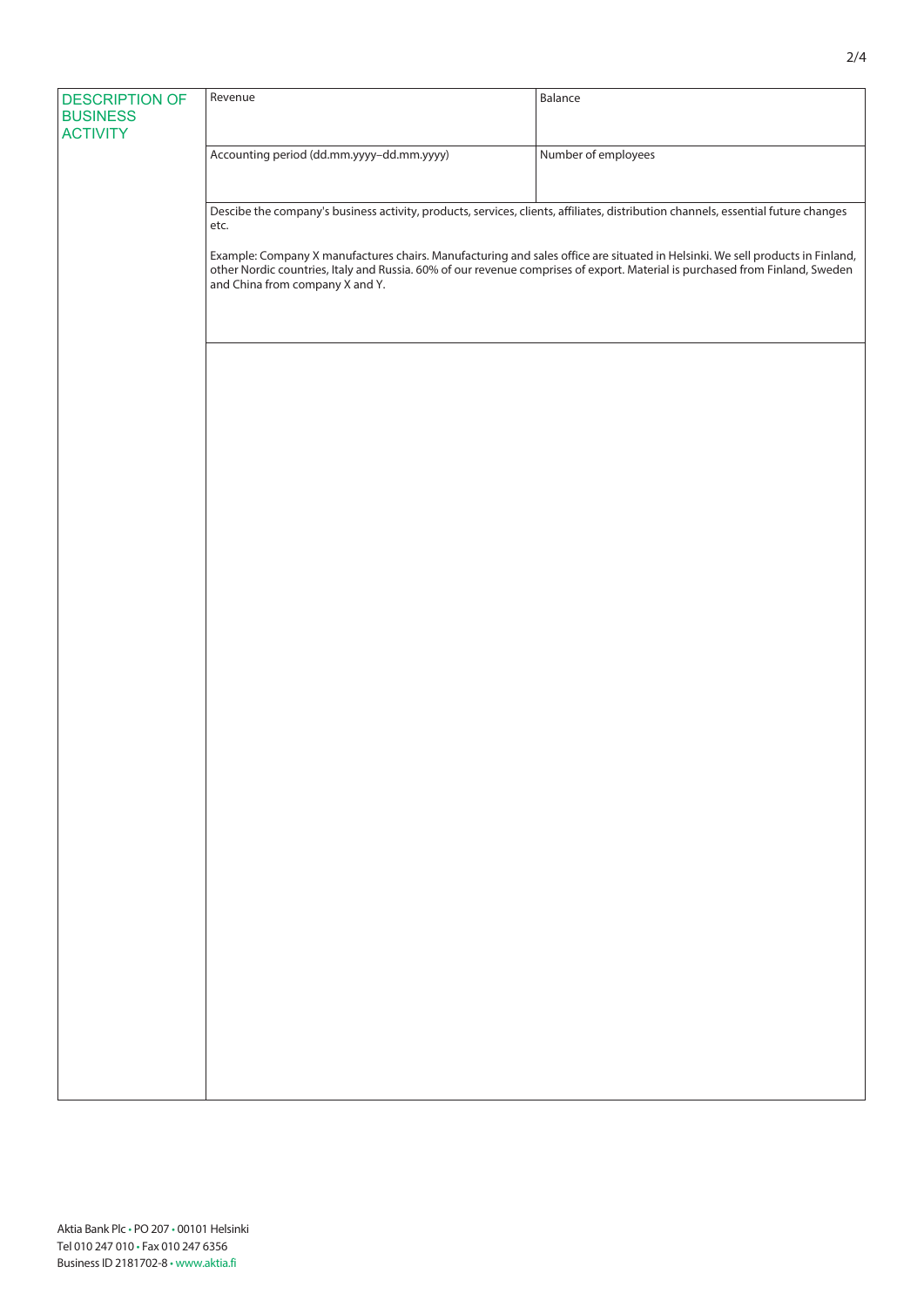| <b>ESTIMATE OF</b><br><b>PAYMENT</b><br><b>TRANSACTIONS IN</b> | Please provide estimates of your company's payment transaction volumes in Aktia bank. If the actual payment transaction<br>volumes differ significantly from the reported volumes, Aktia bank may ask you to provide further details. |                      |            |  |  |
|----------------------------------------------------------------|---------------------------------------------------------------------------------------------------------------------------------------------------------------------------------------------------------------------------------------|----------------------|------------|--|--|
| <b>AKTIA BANK</b>                                              | <b>Domestic payment transactions</b><br>Inside Finland and the EU:                                                                                                                                                                    |                      |            |  |  |
|                                                                | Outbound                                                                                                                                                                                                                              | payments/year        | euros/year |  |  |
|                                                                | Inbound                                                                                                                                                                                                                               | payments/year        | euros/year |  |  |
|                                                                | <b>Foreign payment transactions</b><br>Inside Finland and the EU in other currencies than Euro and outside Finland and the EU in Euros and other<br>currencies.                                                                       |                      |            |  |  |
|                                                                | Outbound                                                                                                                                                                                                                              | payments/year        | euros/year |  |  |
|                                                                | Inbound                                                                                                                                                                                                                               | payments/year        | euros/year |  |  |
|                                                                | To which countries outside Finland does your company make payments transactions?                                                                                                                                                      |                      |            |  |  |
|                                                                | From which countries outside Finland does your company receive payment transactions?                                                                                                                                                  |                      |            |  |  |
|                                                                | For what type of situations does your company need foreign payment transactions?                                                                                                                                                      |                      |            |  |  |
|                                                                |                                                                                                                                                                                                                                       |                      |            |  |  |
|                                                                | Name your company's most important trade partners and affiliates in foreign payment transactions                                                                                                                                      |                      |            |  |  |
|                                                                | Cash:                                                                                                                                                                                                                                 |                      |            |  |  |
|                                                                | Does your company use cash as a payment method or receive cash payments?                                                                                                                                                              |                      |            |  |  |
|                                                                | Do you deposit cash to your company account?                                                                                                                                                                                          |                      |            |  |  |
|                                                                | In what type of situations does your company use cash?                                                                                                                                                                                |                      |            |  |  |
|                                                                |                                                                                                                                                                                                                                       |                      |            |  |  |
| <b>CURRENT BANK</b><br><b>RELATIONS</b>                        | Is Aktia your company's primary bank?                                                                                                                                                                                                 | $\Box$ Yes $\Box$ No |            |  |  |
| <b>BANKING SERVICES</b>                                        | What banking services does your company use in Aktia bank?                                                                                                                                                                            |                      |            |  |  |
|                                                                |                                                                                                                                                                                                                                       |                      |            |  |  |
|                                                                |                                                                                                                                                                                                                                       |                      |            |  |  |